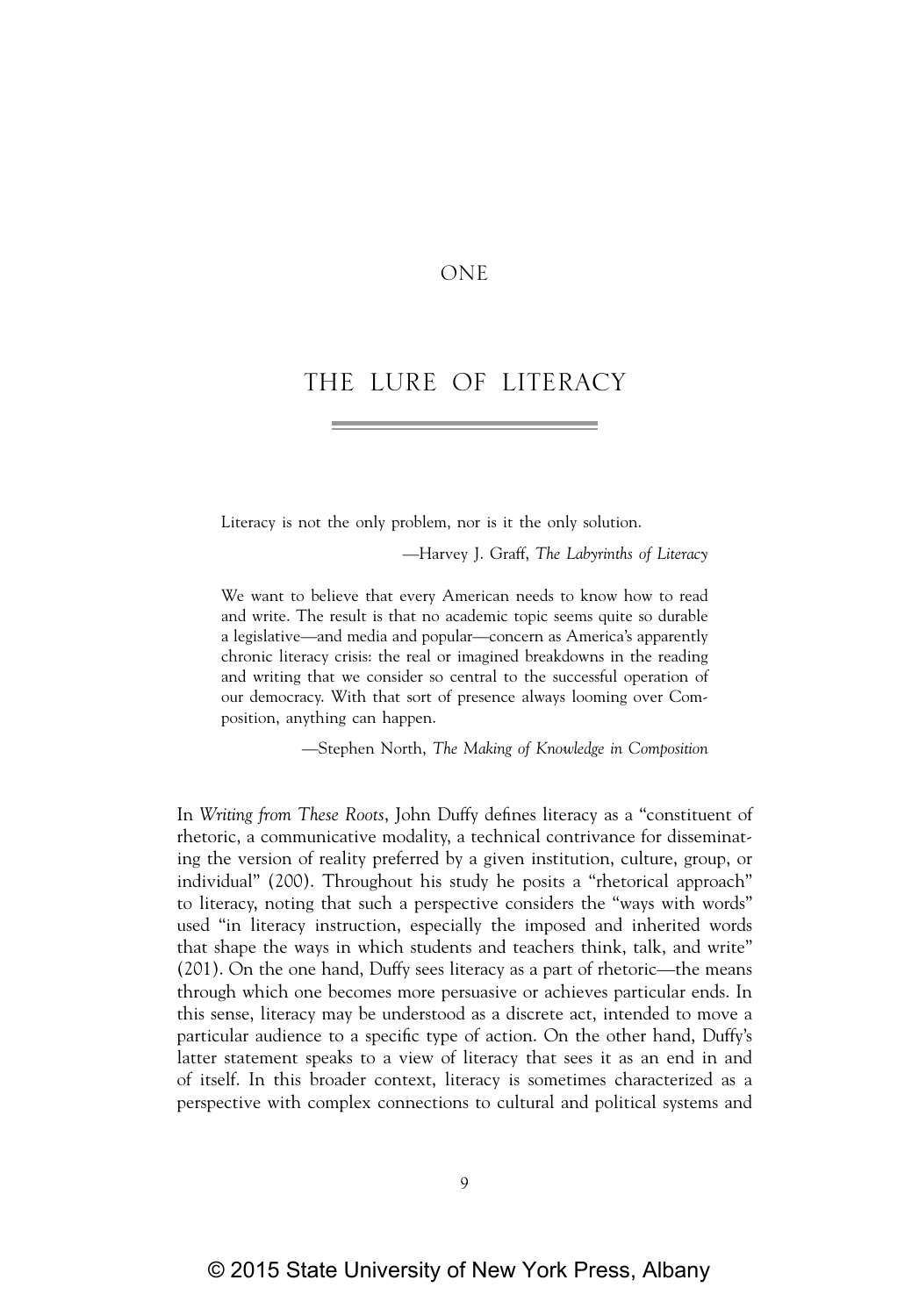ideologies. I foreground my study in Duffy's definition of literacy because his characterization of it reveals the complexity of understanding the fundamental nature of literacy as well as the consequences of possessing and providing access to literacy.

Freshman English is caught in a similar position when it comes to defining its aims and understanding its history. In various ways and at various times, compulsory composition is understood as embodying the aspirations of universities more generally. At other times, it is seen as a specific gate-keeping mechanism, an instrument (among many) through which educational aims are achieved. Similarly, the proposals to abolish freshman English that I examine in this chapter treat freshman composition as both the means and the end of higher education. Unlike current understandings of these proposals, which characterize these abolitionists as elitist and committed to the guiding tenets of liberal culture, I argue that contradictory definitions and attitudes about literacy and the consequences of possessing it are these proposals' predominant traits. In neglecting the role of these definitions and assumptions about literacy in the abolition debate, proposals to abolish composition have been evaluated in terms of their ability to realize their stated aims. This is significant: proposals to abolish compulsory composition have failed time and time again, and even though the studies discussed in this chapter are examined in both Connors's and Russell's histories of the abolition debate, they have been largely ignored in English studies more generally. As I argue throughout this book, we may repair a broken and critical connection to composition's past by demonstrating how characterizations and attitudes about literacy stand prominently among other expectations and concerns related to the history of higher education.

In this chapter, I re-read two proposals for the abolition of compulsory freshman English: Thomas Lounsbury's "Compulsory Composition in Colleges" in 1911 and Oscar James Campbell's "The Failure of Freshman English" in 1939. In "Romantics on Writing," David Russell examines both Lounsbury and Campbell; he argues that Romanticism and liberal culture are the driving forces behind these studies. I take up the same studies in this chapter because I wish to show how the New Literacy Studies (NLS) provides a generative theoretical lens through which to consider the Great Debate. By locating, naming, and connecting latent definitions and attitudes about literacy that inform these proposals to theories of language, we better understand why literacy remains composition's most pressing problem *and* solution. Toward this end, I begin by reviewing principal contributors and tenets of the New Literacy Studies. Particular discussions in this field emphasize perspectives and definitions of literacy that function as productive lenses through which to interpret proposals to abolish freshman English. That said, the following discussion is not meant to be a concluding state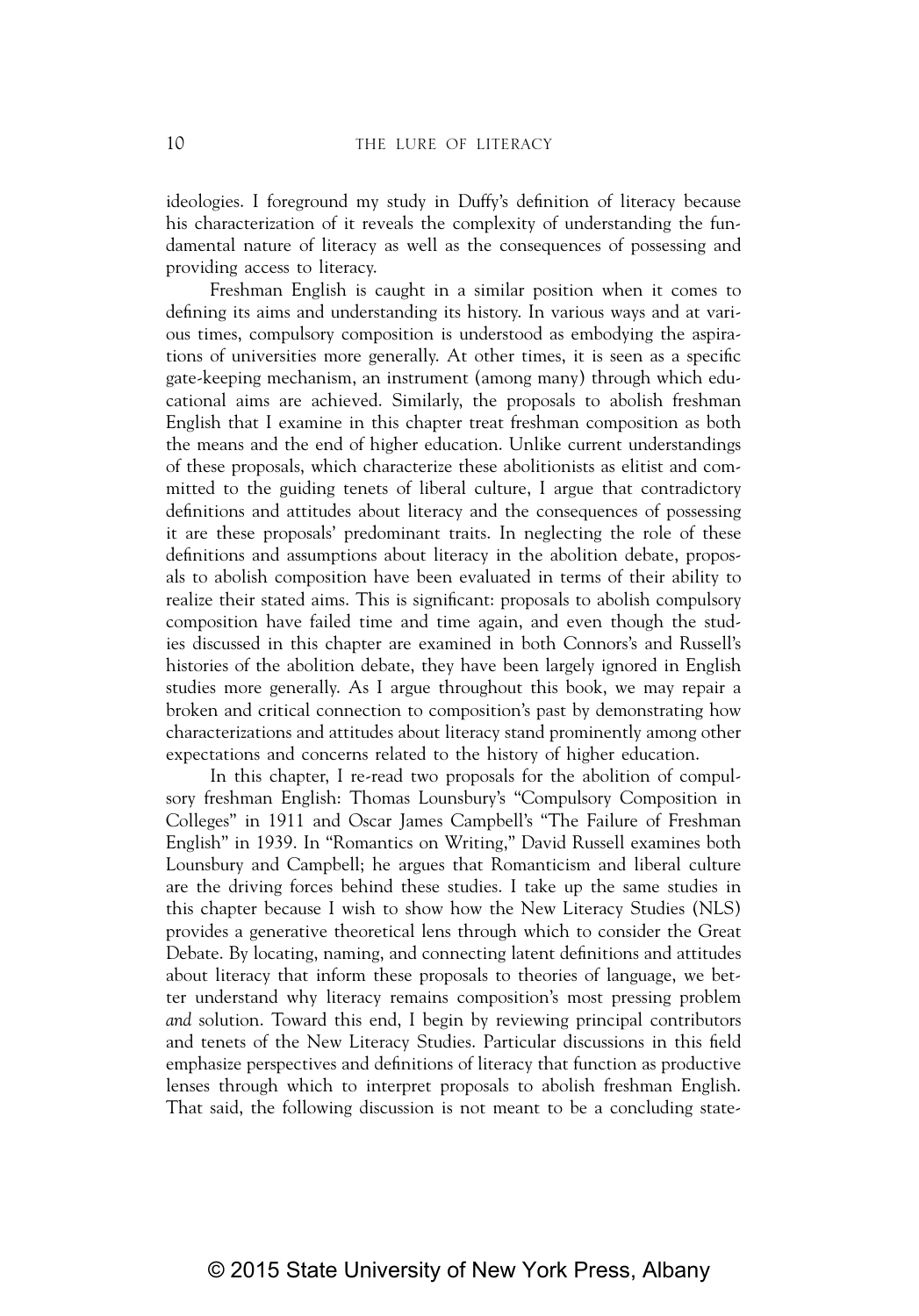ment on literacy or the NLS in this project. In fact, each chapter of *The Lure of Literacy* attends to attitudes, uses, myths, definitions, and characterizations of literacy.

#### LITERACY STUDIES AND THE ABOLITION DEBATE

One of the reasons literacy presents so many challenges to English studies is because, despite prevailing wisdom, it does not *belong* to English studies nor to any of its subfields. Literacy is similar to other critical terms like "narrative," "interpretation," or "ethics" in the sense that it is simultaneously at home and without a home, always traversing the many fields and disciplines that attempt to pin it down, define it, and give it meaning. However, what makes literacy different from these expressions is that more often than not, teacher-researchers characterize, employ, and understand literacy in terms of the perceived consequences of possessing it. Nowhere are the implications of this move for composition studies more clearly delineated than in Stephen North's *The Making of Knowledge in Composition: Portrait of an Emerging Field.*

North argues that the field of composition is comprised of distinct communities with incongruent philosophical, evidentiary, and methodological commitments. This methodological diversity reveals a lack of continuity in research and teaching practices, contributing to an overall feeling of "centerless-ness" in the field. Although many scholars criticize North for the artificiality of the methodological communities he constructs, as well as questioning many of his conclusions, North uncovers assumptions about literacy that should influence research and teaching in composition. For instance, in the conclusion to his study, North laments the consequences of assumptions about literacy, noting, "We want to believe that every American needs to know how to read and write. The result is that no academic topic seems quite so durable a legislative—and media and popular—concern as America's apparently chronic literacy crisis: the real or imagined breakdowns in the reading and writing that we consider so central to the successful operation of our democracy. With that sort of presence always looming over Composition, anything can happen" (375). I believe North refers to the field's commitment to literacy in this way—in terms of "presence"—because he wishes to highlight the nebulous and vague pressures this learning outcome exerts on composition. North suggests that although literacy, broadly defined, is one of the principal ends of composition theory and application, attitudes about literacy's powers, purposes, and position in the field remain unacknowledged and misunderstood. To understand more clearly how assumptions about literacy may magnify the sensations of "centerless-ness" that North describes in his study, we must first identify and examine some of the prevailing assumptions that surround literacy and its presumed powers, particularly since these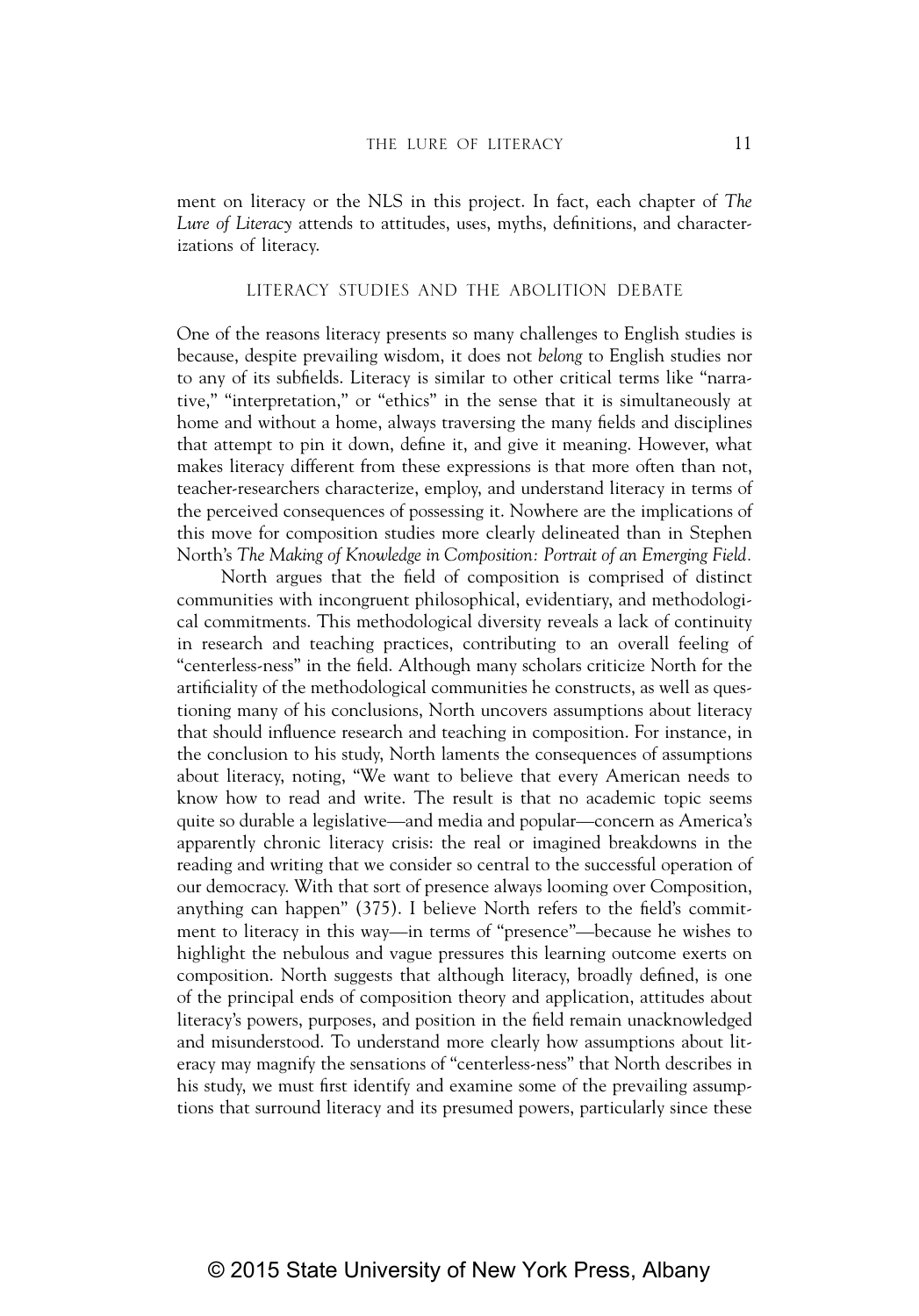assumptions are implicit and unacknowledged orientations for many calls for reform and change in composition, especially those calls connected to abolitionism. One of the most problematic assumptions about literacy is informed by speculation about the ostensible consequences of possessing it. In such cases, I argue that literacy itself is misunderstood, and amidst this confusion literacy gains extraordinary power as a symbol.

Little doubt exists that debates over the differences and similarities between oral and literate cultures have, in part, helped to shape scholars' attitudes about literacy in English studies more generally. At the center of this debate is Goody and Watt's "The Consequences of Literacy." In this often cited study, the authors argue that the invention of the Greek alphabet led to specific consequences: most notably, transformations on the cognitive level that are symptomatic of a shift from mythical to logical thought. The authors also claim that this cognitive shift produced a host of other social developments, including, the rise of democratic systems of government; the development of various forms of social and political organizations; and the capacity for technological progress. For Goody and Watt, cognitive capacities in oral societies are best described as lacking objectivity and relying on formulaic and associative systems of meaning making. When describing how oral societies transmit a "cultural repertoire," they write: "In the first place, it makes for a directness of relationship between symbol and referent. There can be no reference to 'dictionary definitions,' nor can words accumulate the successive layers of historically validated meanings which they acquire in a literate culture" (29). In other words, because oral cultures depend entirely on "vocal inflections and physical gestures" to communicate, they are unable to obtain distance from words and their referents.

In this claim, we find the assumption (one of many) that supports the dichotomy that Goody and Watt construct between oral and literate cultures. Oral societies lack the cognitive capacity to gain the type of critical distance that allows for a conceptualization of the world that is represented as separate from the moment. Simply put, oral cultures are forever tied to the present. In arguing for the "general differences" between oral and literate cultures, the authors assert, "writing establishes a different kind of relationship between the word and its referent, a relationship that is more general and more abstract, and less closely connected with the particularities of person, place and time, than obtains in oral communication" (44). With this presumption, the perceived ability to represent cognition as something removed from the present—as being able to achieve more objective, critical, and analytical perspectives—becomes one of the defining qualities that distinguishes literate societies from oral ones.

One of the most instructive examples of how this debate from literacy studies informs composition comes from Mike Rose's "Narrowing the Mind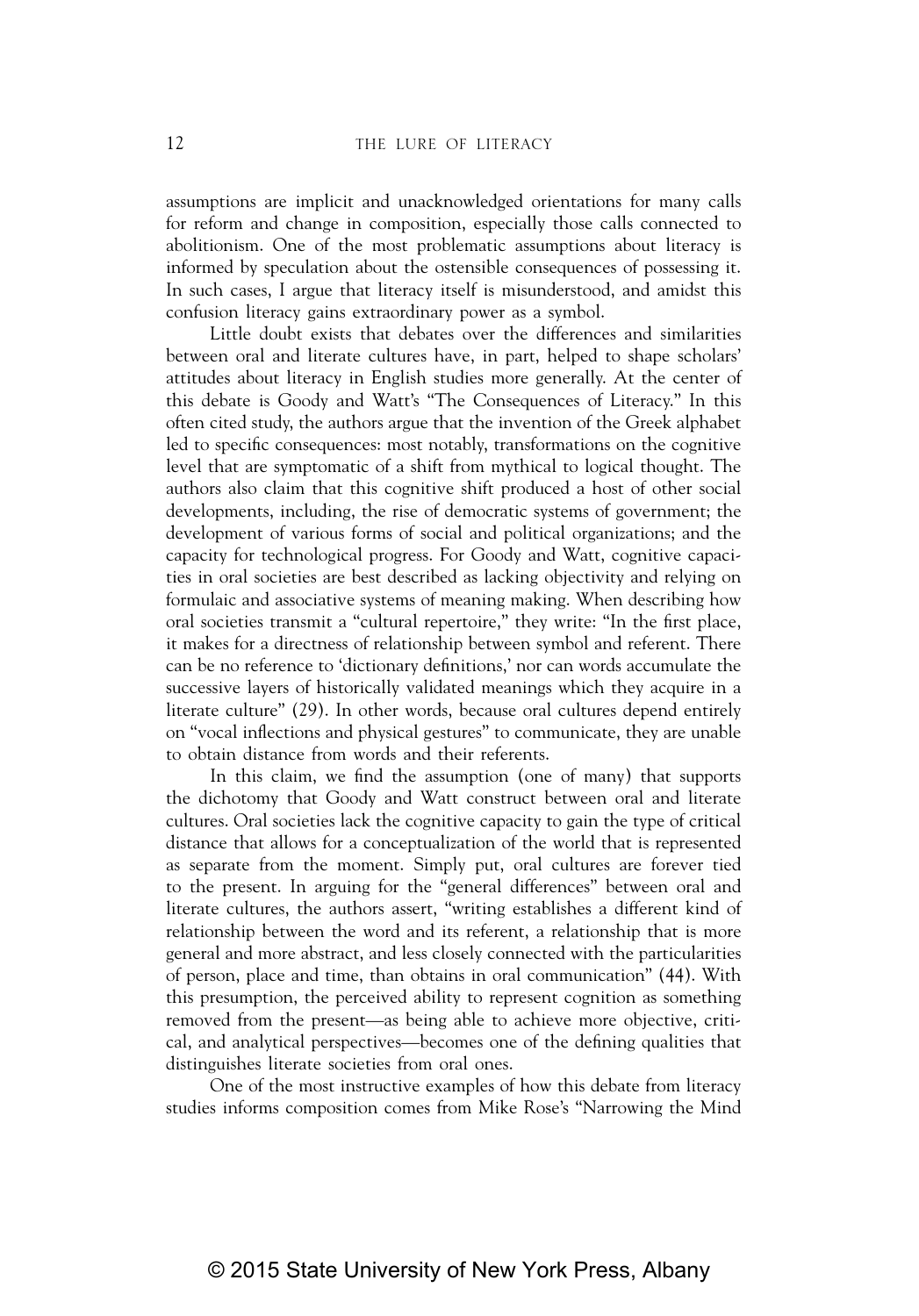and Page: Remedial Writers and Cognitive Reductionism." In this study, Rose attends specifically to the problems posed by "great divide" characterizations of literacy, as well as some of its myths and legacies. Rose's chief concerns are the "troubling consequences" (287) that stem from applying "strong" versions of literacy (like those relying on a "great divide" or "grand dichotomies") to the theory and practice of basic writing instruction. In so doing, "adolescents and adults are thought to bear cognitive resemblance to (ethnocentric notions of) primitive tribesmen in remote third-world cultures" (287). The tendency, Rose argues, is for composition instructors who subscribe to "great divide" theories to draw generalizations from exceptional cases. These generalizations lead to disturbing conclusions: basic writers lack the cognitive ability to think analytically; they lack critical distance from their own lives and are thus tied socially and philosophically to the present; they believe printed words are concrete things; they are not capable of thinking abstractly about the world they live in (287). Interestingly, and as I will demonstrate, these conclusions are similar to the critiques of freshman composition that have served as the rationales for many calls for the abolition of the first-year requirement.

In addition to attending to the orality/literacy debate, Rose's essay also delineates a recurring undercurrent that traverses both literacy studies and composition. When "strong theories" of literacy form the theoretical framework for writing pedagogy, such approaches are often symptomatic of a teaching disposition that is asking too much of literacy. In *National Literacy Campaigns and Movements: Historical and Comparative Perspectives,* Robert F. Arnove and Harvey J. Graff write: "To ask of literacy that it overcome gender discrimination, integrate a society, eliminate inequalities, and contribute to political and social stability is certainly too much" (27). In a similar fashion, Rose is cautious in his treatment of literacy, noting that he does not "mean to deny the profound effects literacy can have on society" (287). Rather, he aspires to question the extent to which "great divide" theories of literacy can evaluate and describe those effects. As Rose suggests, the most pressing danger for writing instructors teaching with simplistic conceptualizations of literacy and its consequences is the tendency to assume that merely possessing textbooks, classrooms, technology, and a "trained" instructor is, as Graff writes, "fully sufficient for further development of an individual's literacy and subsequent education, and, of course, for the advancement of that individual" (27).

Many scholars in the New Literacy Studies take issue with "great divide" characterizations on both theoretical and methodological levels. For example, Sylvia Scribner and Michael Cole's exploration of the social practices of the Vai people of Liberia, detailed in "Unpackaging Literacy," questions many of the epistemological assumptions that define "great divide" positions. The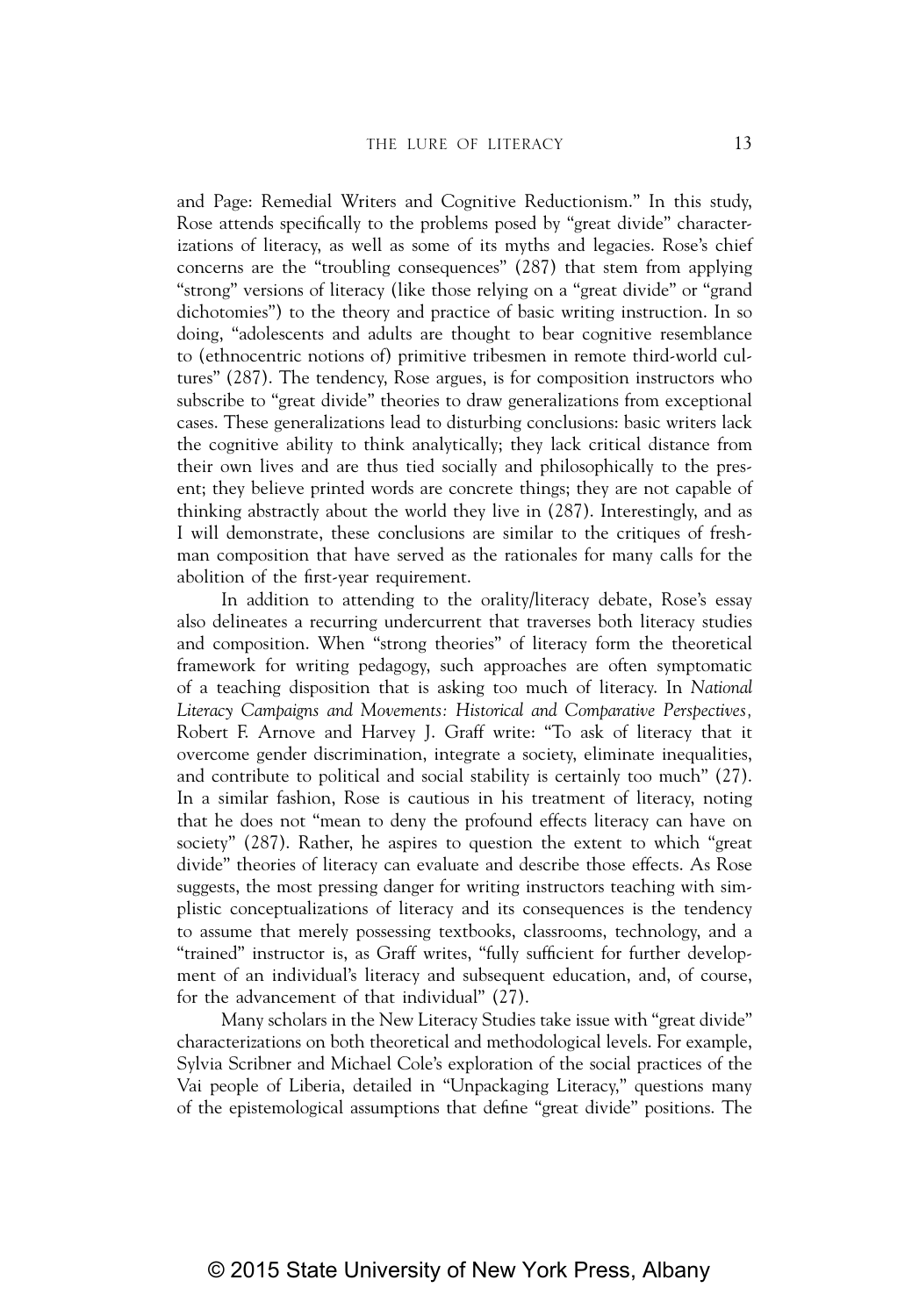authors argue that, rather than assume universal consequences of literacy, one must investigate the specific social contexts in which literacy is used. As such, Scribner and Cole's methodological approach is significantly different from Goody and Watt's. By combining anthropological field-work with psychological research methods, the authors conclude that "literacy-without-schooling is associated with improved performance on certain cognitive tasks" (136) and that many of the cognitive consequences posited by Goody and Watt are symptomatic of the formal institution of schooling rather than the acquisition of literacy alone. In short, Scribner and Cole question characterizations of literacy that position it as a monolithic symptom of social and psychological change. In so doing, they confront accumulated assumptions about literacy— Harvey Graff calls these the "legacies" of literacy—that inform many of the tenets that support "great divide" characterizations of literacy.

The implications of Graff's work for the compulsory composition debate are most clear in his discussion of the literacy myth. In *The Labyrinths of Literacy,* Graff writes that "Constituting much of what I call literacy's central contradictions, these legacies taken together constitute 'the literacy myth'" (324). Relying on the accumulation of many assumptions about the aims and uses of literacy and inextricably linked with perennial complaints of the "decline" and "crisis" of literacy, the "literacy myth" is a powerful and complex force. Defined broadly, the literacy myth is the abiding belief that merely acquiring literacy guarantees economic prosperity as well as "access to and participation in mainstream institutions" (Cushman et al. 12). In *The Literacy Myth: Cultural Integration and Social Structure in the Nineteenth Century*, Graff defines it more specifically: "Primary schooling and literacy are necessary, it is so often repeated, for economic and social development, establishment and maintenance of democratic institutions, individual advancement, and so on. All this, regardless of its veracity, has come to constitute a 'literacy myth'" (xxxviii). Using a comparative and sociohistorical research methodology (examining, among other things, Canadian census data from the nineteenth century), Graff demonstrates that despite institutionally sponsored efforts to legitimize the myths and legacies of literacy, societies have taken different "paths" toward achieving literacy. Furthermore, they have done so for reasons other than improving their economic and material situations.

Despite the growth of literacy studies in recent years, some scholars question many of the theoretical and methodological underpinnings of this movement. Most notably, in "A Critical Discussion of the 'New Literacy Studies,'" Kate Stephens reexamines the claims of central figures in this movement. In Stephens's understanding the New Literacy Studies, as "exemplified in the work of Street, Heath, Gee, Barton and others, takes a sociocultural view of literacy, emphasizing the description of literacy practices of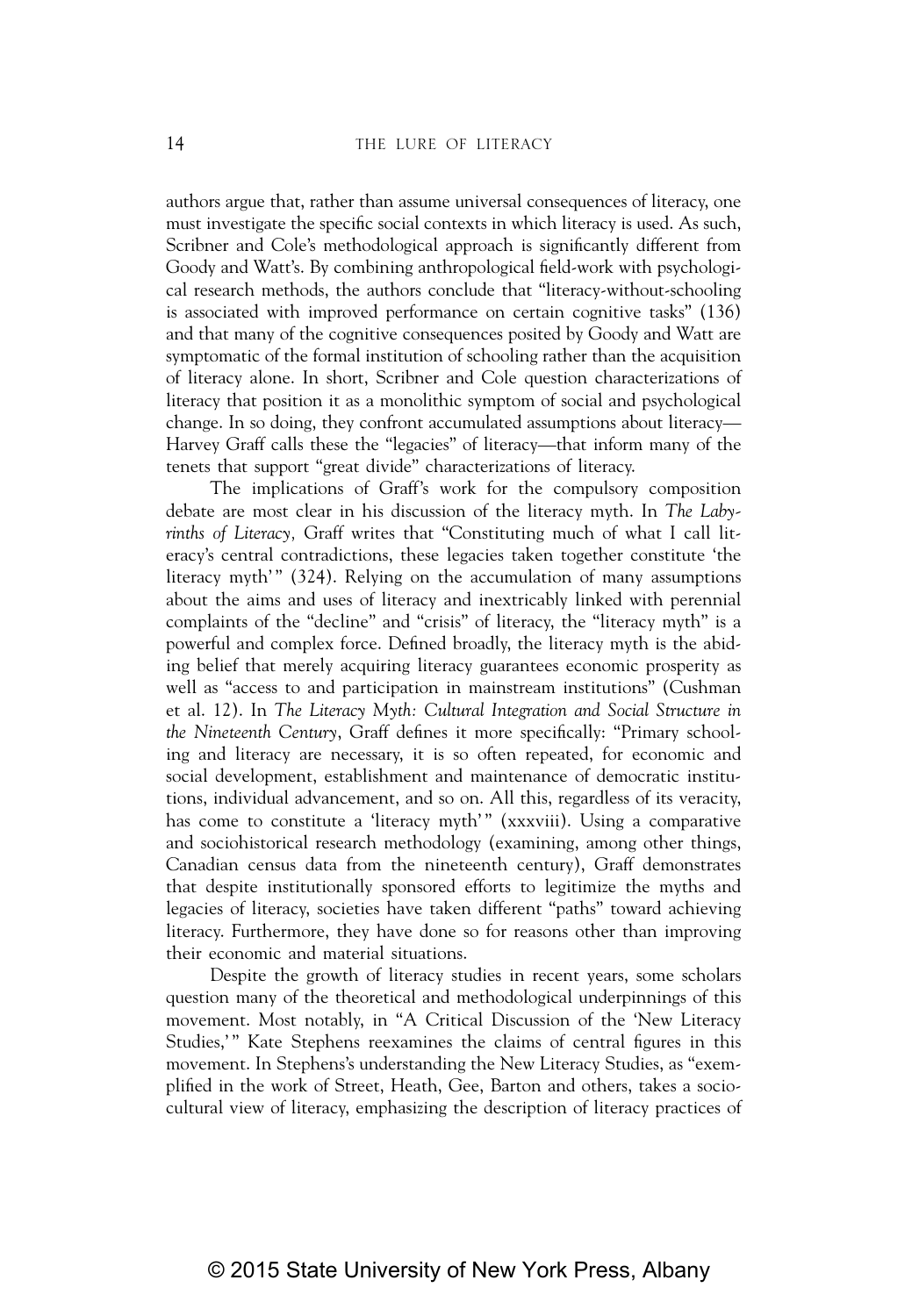everyday life, and challenging approaches which emphasize decontextualised basic skills" (10). Upon reviewing and critiquing the central tenets of this movement, Stephens concludes her article by proposing an approach to literacy that is, in her words, "normative," and that "allows the particular cognitive importance of literacy, and a valuation of the teacher's role in skill development" (11).

Of particular interest to Stephens are Brian Street's efforts to deconstruct the claims for literacy that constitute what he describes as the "autonomous" model. In "What's 'new' in New Literacy Studies?" (2003), Street explains that his work "begins with the notion of multiple literacies, which makes a distinction between 'autonomous' and 'ideological' models of literacy" and "develops a distinction between literacy events and literacy practices" (77). According to Street, prevailing characterizations and attitudes are based on the assumption that "literacy in itself"—i.e., autonomously—"will have effects on other social and cognitive practices" (77). This model hides cultural and ideological assumptions, and as a result imposes Western attitudes about literacy on other cultures and groups in such a manner that makes literacy acquisition and its consequences appear neutral. "Research in the NLS," Street reports, "challenges this view and suggests that in practice literacy varies from one context to another and from one culture to another and so, therefore, do the effects of the different literacies in different conditions" (77). This perspective, on the other hand, is consistent with the "ideological" model of literacy. For Street, this model represents a more "culturally sensitive" approach that views literacy as rooted in social practices and varying across contexts. As such, attitudes and understandings of literacy from the ideological perspective begin with questions about its nature and the values that shape these understandings. That is, as Street reports, literacy "is not simply a technical or neutral skill," (77) and it is "always contested" (38).

Stephens's and others' criticisms of the NLS, however, oversimplify the complexity and variability of literacy as it relates to issues of attainment as well as more general expectations that shape both theories of learning and public policy. And though Stephens does not say so directly, her objections to ideas that "underpin the 'New Literacy Studies'" (10) leave the impression that she would take issue with the underpinnings of critical literacy as well. Of the thematic commitments related to the New Literacy Studies, critical literacy has enjoyed perhaps the most thorough consideration by teacher-researchers in English studies (this is one reason why critical literacy is not discussed at length in this book).<sup>1</sup> Nevertheless, Ira Shor's "Our Apartheid: Writing Instruction and Inequality" is particularly relevant to my argument because of the way in which Shor brings critical literacy perspectives to bear on questions related to writing instruction.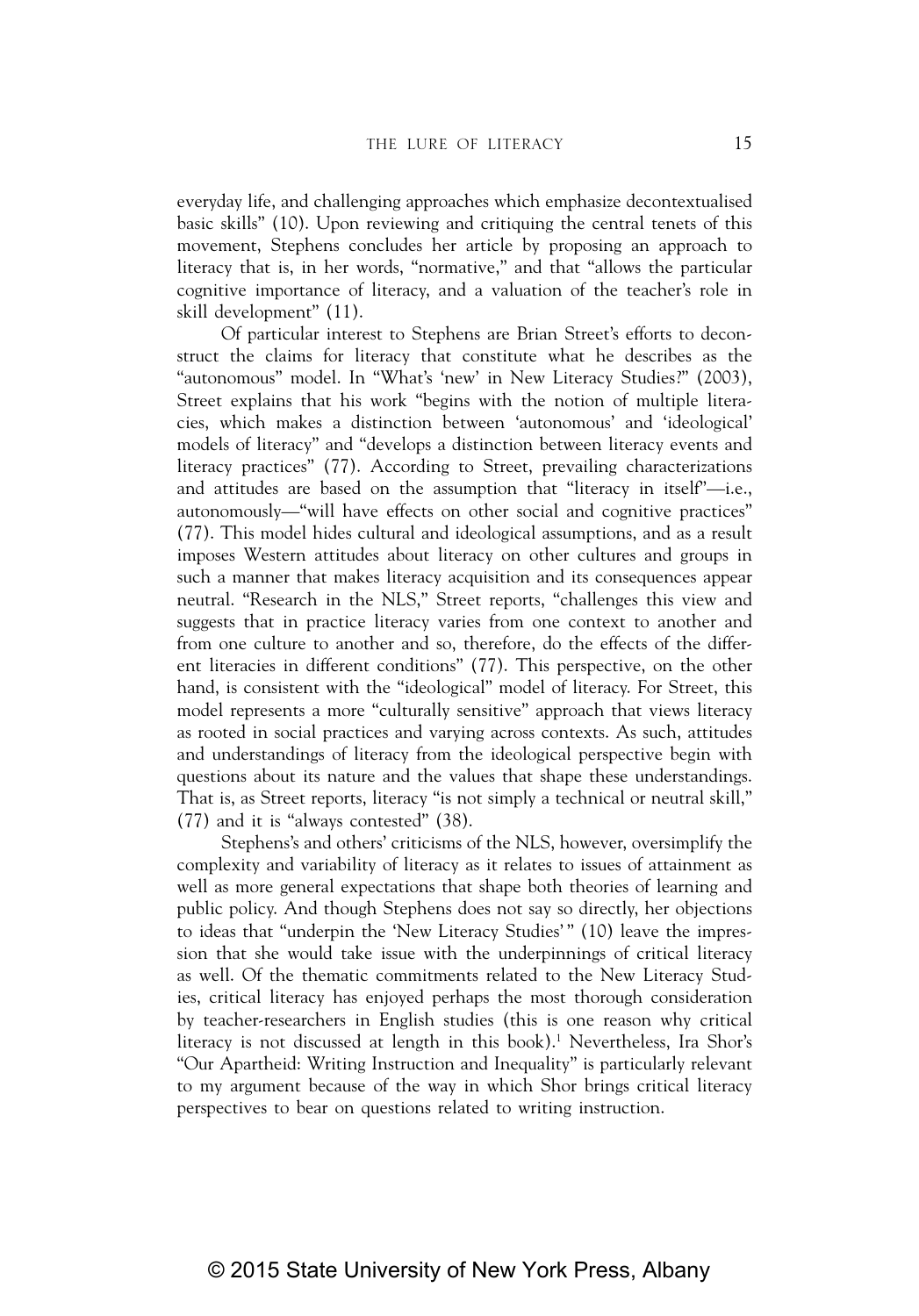More than other examinations of compulsory composition, Shor's study succinctly reveals the complex relationship between material conditions surrounding instruction and basic writing specifically. And although Shor acknowledges critical literacy's roots in the work of Antonio Gramsci, Paulo Freire, and others, he also emphasizes that concerns about power relations, language, and education are endemic to the work of composition studies itself (92). He reminds readers that Sharon Crowley, Jim Berlin, Donald Stewart, Bob Connors, Mina Shaughnessy, and Susan Miller have all labored to complicate prevailing and dismissive attitudes about writing instruction. He remarks on how, from composition's inception, unequal power relations have led to a subordination of writing to reading (92). Refuting the claim made by some that compulsory composition possessed a democratizing function, he instead characterizes composition as a "part of the undemocratic tracking system pervading American mass education" (93). Furthermore, he questions specifically the dubious relationship between skills-based conceptions of learning in basic writing courses and maintaining "an unequal status quo" (94). And, in the end, Shor urges us to stop turning a blind eye to the "immoral conditions" surrounding compulsory basic writing—to do away with the "mechanism that functions to ease the growing conflict between corporate and economic policy and a mass of aspiring students who are being deterred from the democracy and from the American Dream" (95).

One implication of Shor's characterization of basic writing is that he suggests that regressive attitudes about literacy (in particular skills-based conceptions) are symptoms of undemocratic practices, unfair working conditions, and the more general immoral conditions surrounding the compulsory composition machine. Proponents of critical literacy have provided ample evidence that this is in fact the case. However, Shor's discussion of basic writing is, in a sense, addressing a larger matter. Regressive, reactionary, skills-based conceptions of literacy are both symptoms *and* causes of the unethical and problematic material conditions that merit our attention. If Shor is right about this, and I believe he is, then we must pay closer attention to how ambiguous and hasty characterizations of literacy *presuppose* the very arguments/conditions that lead to abolitionist polemics in the first place.

To be sure, much is at stake for English studies in rethinking literacy along the historical and theoretical lines posited by Shor's examination of basic writing, Street's ideological conception of literacy, and Graff's research on the perceived "crisis" and "decline" of literacy as well as the myths that make those perceptions possible. One way of rethinking literacy along these lines is by revisiting calls to abolish compulsory composition. Doing so emphasizes the complexity and contradictory nature of the relationship of attitudes about literacy to proposals for abolishing compulsory composition.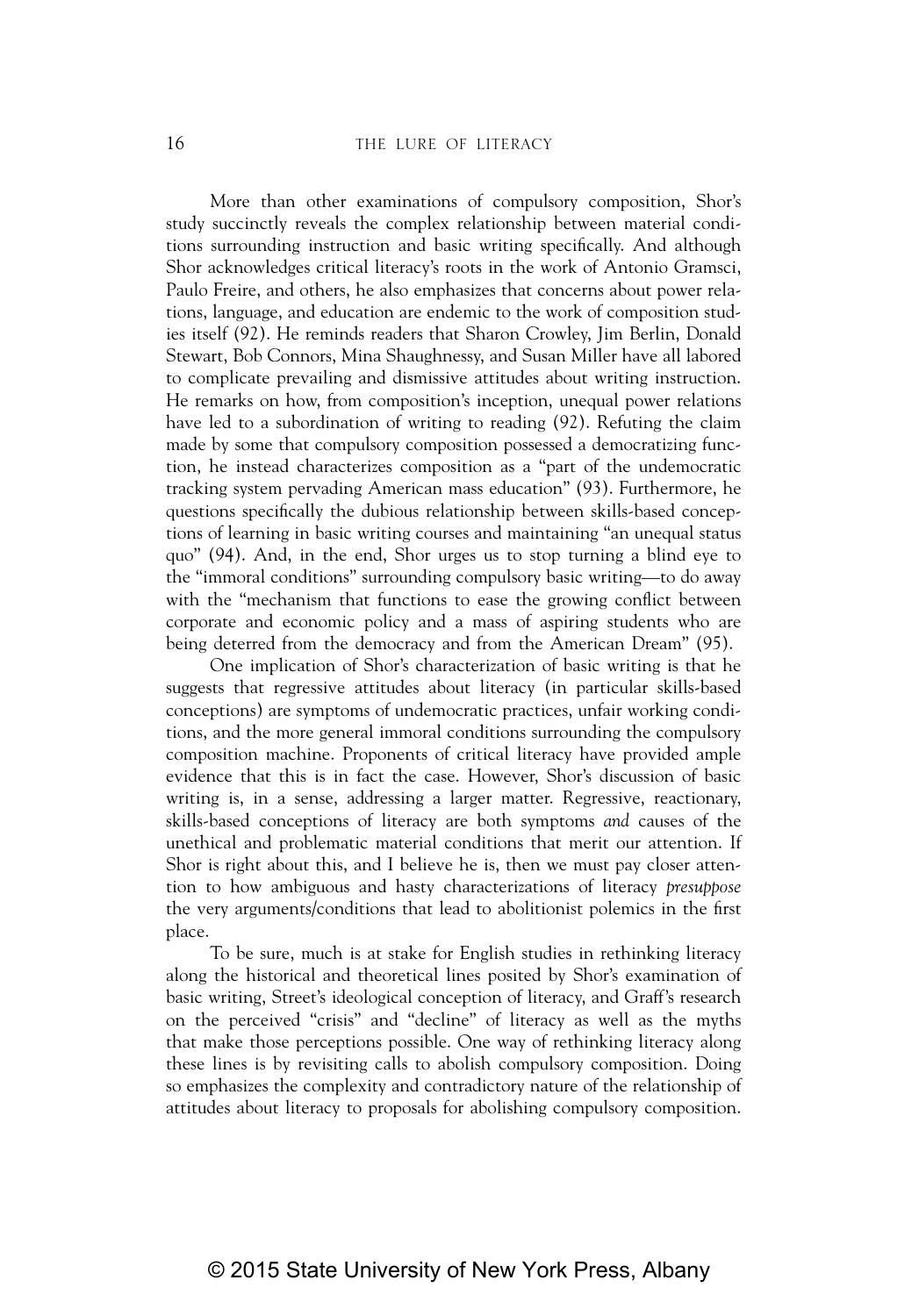As I suggest in my introduction, proposals to abolish compulsory composition have been dismissed by scholars in composition because, in many cases, their arguments are perceived as merely elitist. Although this may be a valid assessment of the following studies, I hope to show how these elitist sentiments are inseparably intertwined with what the NLS terms as autonomous and strong theories of literacy. Histories by Connors and Russell overlook this aspect of these essays and represent abolitionists as resolute in their commitment both to the abolition of freshman English and liberal culture. However, as this next section asserts, these proposals are highly ambivalent and contradictory. They are far from resolute, and the elitist sensibilities associated with them are less significant than the vague and contradictory attitudes about literacy as well as the exaggerated expectations about the consequences of possessing literacy that underline their polemics.

#### THOMAS LOUNSBURY—"COMPULSORY COMPOSITION IN COLLEGES"

Undoubtedly, 1911 is a significant year for English studies and the compulsory composition debate. By the time Thomas Lounsbury made the first call for the abolition of composition in that year, first-year English as a university subject was over a century old (Bartholomae 1950). Robert Connors marks this time as a threshold moment, suggesting that by 1910 "most issues in composition methodology were decided, one way or another" (13). James Berlin also sees this period as key, noting in *Rhetoric and Reality*: *Writing Instruction in American Colleges, 1900–1985* that although the establishment of the Modern Language Association (MLA) in 1883 secured a place for English studies in the curriculum of higher education, it was the development of the National Council of Teachers of English (NCTE) in 1911 that signaled a commitment to theorizing and researching the teaching of writing for high school students. However, in the same year that pedagogical methodologies were coalescing around the development of professional organizations and some continuity and agreement in methodology in composition, one of the first indications of disagreement and dissatisfaction with compulsory composition emerged: *Harper's Monthly Magazine* published Thomas Lounsbury's article "Compulsory Composition in Colleges."

An Emeritus Professor of English at Yale University, Lounsbury worked in philology and linguistics and was one of the first (along with Edward A. Allen, William Mathews, and George Krapp) to question English instructors' "total acceptance of traditional rigid grammar" (Connors, *Composition-Rhetoric* 150). In *The Standard of Usage in English*, he opposes absolute conceptualizations of grammatical propriety and the writing handbooks that impose such rules on students, arguing that "in order to have a language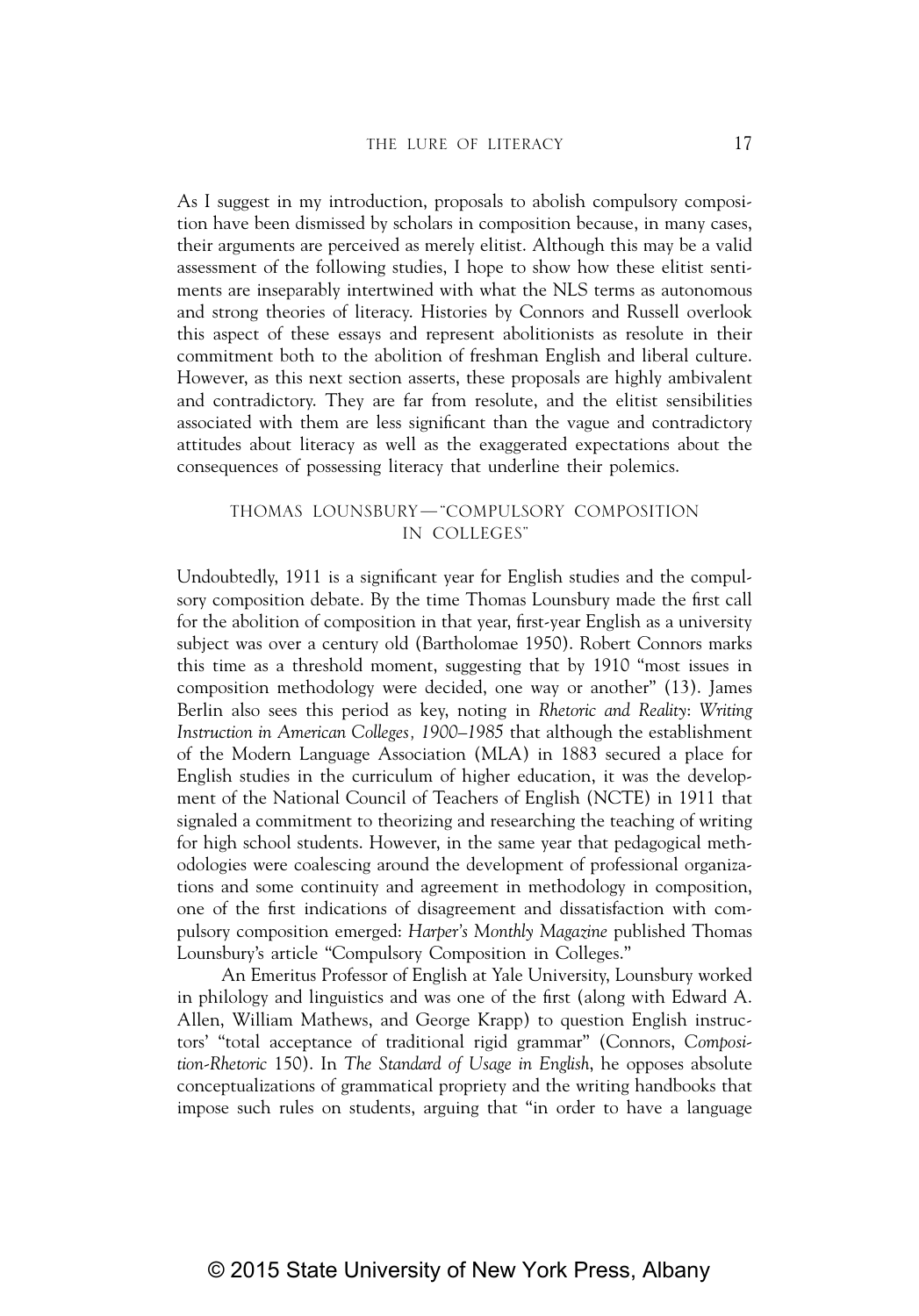become fixed, it is first necessary that those who speak it should become dead" (150). Indeed, Lounsbury's work on grammar, in part, helped to infuse a "descriptive spirit" into philological and pedagogical practices during the early 1900s (150). Such a disposition places Lounsbury in the company of specialists who questioned notions of grammar prescriptivism and also sought to reform teaching practices towards an end that conceptualized linguistics and language in a way that foreshadows modern attitudes about grammar and language. This orientation makes Lounsbury's proposal for abolishing composition worthy of closer consideration.

Lounsbury begins his proposal by suggesting that the problems of freshman composition cannot be conceived fully without empathy. "There is nothing so certain," he writes, "to warp the conclusions of the pure intellect working on this subject as actual experience" (866). Unfortunately, his thesis, which appears well into the article, is little help in determining his principal objections to compulsory composition. In what appears to be an attempt to consolidate his doubts about the course, he notes,

Still, none the less am I thoroughly convinced that altogether undue importance is attached to exercises in English composition, especially compulsory exercises; that the benefits to be derived from the general practice in schools is vastly overrated; that the criticism of themes, even when it is fully competent, is in the majority of cases of little value to the recipient; that in a large number of instances the criticism is and must ever be more or less incompetent; and that when the corrections which are made are made inefficiently and unintelligently, as is too often the case, the results reached are distinctly more harmful than helpful. (869)

Although we appear to have, here, Lounsbury's reasons for a proposal to abolish compulsory composition, this line of reasoning is, in fact, only tangentially related to the themes, evidence, claims, and rationales marshaled on behalf of his position throughout his study. That is, the scope of Lounsbury's complaints about freshman English is so broad that it is not clear if abolishing compulsory composition is actually something that he sees as a solution or the problem. His position seems inconsistent, at times, even equivocal, and his ambivalence, I believe, is indicative of only a vague understanding of the purpose and value of literacy in compulsory composition.

For instance, we may find one source of Lounsbury's ambivalence in the attitudes he expresses about the value of literacy, its relationship to rhetoric, and its role in composition instruction and institutions of learning in general. In disputing the "delusive notion" that "institutions of learning have any monopoly of training in composition," Lounsbury responds with a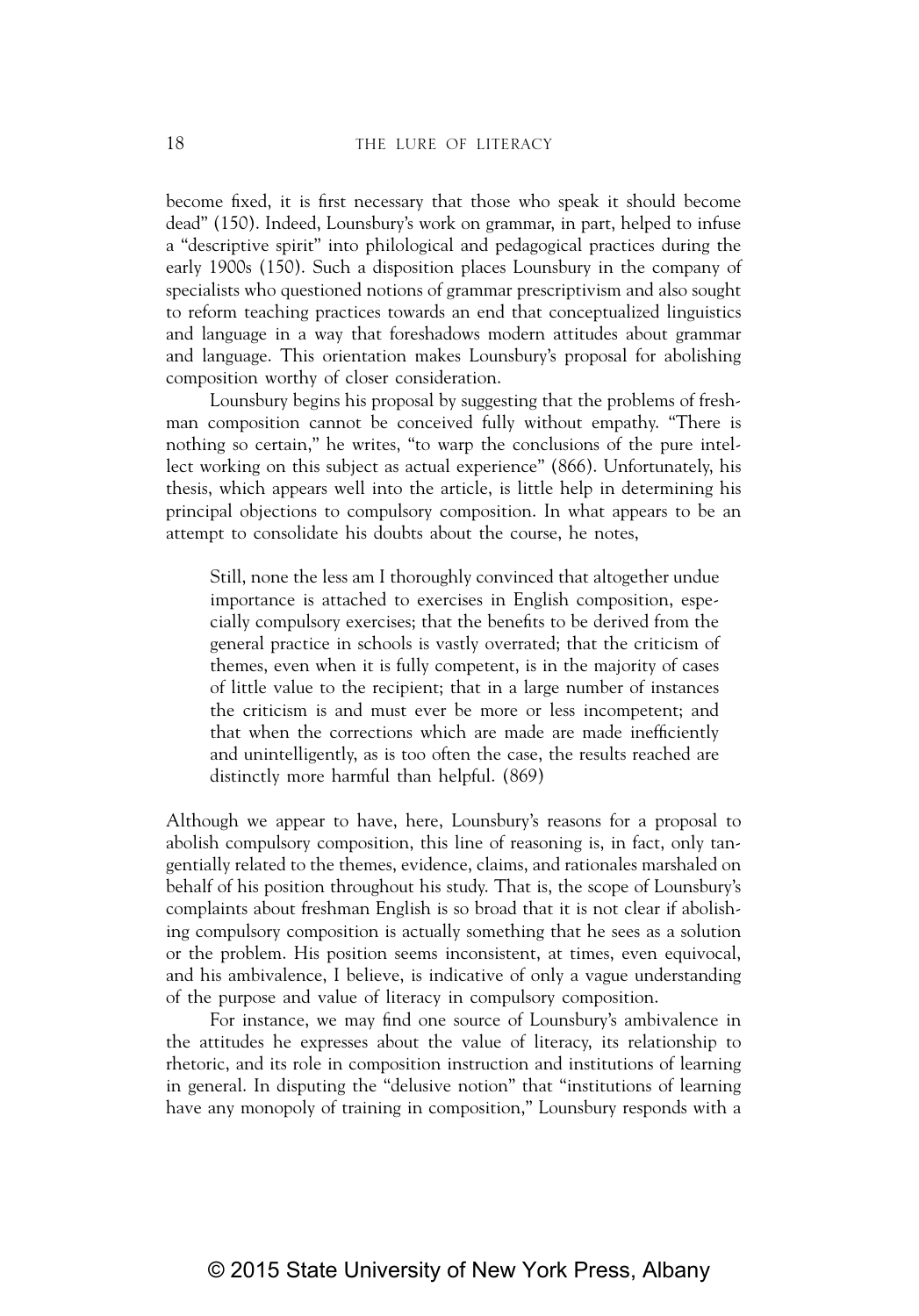question: "Why do men who have never had the advantage of any school training in composition so often express themselves with clearness, directness, and force?" For Lounsbury, the tribulations and successes of Ulysses Grant hold some answers to this question. "It is not probable that General Grant ever had much practice in writing in his youth," he notes; "What little he did have, it is more than probable he did not profit by. But participation in a mighty struggle, the ceaseless pressure of arduous duties and wearing responsibilities furnished him an intellectual training which it was not in the power of the schools to impart. Hence when he came to write his autobiography, he wrote it with a simplicity and consequent effectiveness which no mere drill in English could have wrought" (875).

This passage from Lounsbury is remarkable for several reasons. First, it is perhaps one of the clearest statements of what he finds to be inadequate about freshman English, namely, the drills and other repetitive exercises aimed toward teaching students to write themes. Clearly, Lounsbury finds such assignments to be inefficient and impractical. Second, Lounsbury's anecdote introduces and bolsters a claim that runs throughout his argument, that pain and misery felt through "participation in a mighty struggle" bring about the desired attributes that formal composition instruction only aspires to provide. We see this idea crop up throughout his study, but most notably in yet another reference to a famous American figure: Abraham Lincoln. Lounsbury notes:

It is not likely that the direct instruction in composition he ever received took up much of his time, if indeed it took up any of it. But in his profession he found imposed upon him as a condition of success the necessity of clear thinking, with its usual accompaniment of clearness of expression. But the further education which produced the matchless simplicity and majesty of the brief Gettysburg oration was the outcome of the discipline of anxious days and sleepless nights, the never-ceasing pressure of the burden of care which waited upon the long agony of the Civil War. As a matter of fact, indeed, there is nothing like misery to improve the style." (875)

Here Lounsbury presents a tendency akin to what Mike Rose refers to as a "strong" theory of literacy. Lounsbury's claim is that misery, pain, anguish, and struggle bring about the acquisition of particular cognitive traits and the successful demonstration of "clearness of expression." For Lounsbury, Grant and Lincoln possessed clear thinking, style, and other desirable traits because they struggled through seemingly insurmountable experiences and achieved a "condition of success" in those situations. As such, they possessed the tenacity and willingness to endure various forms of "misery," and in doing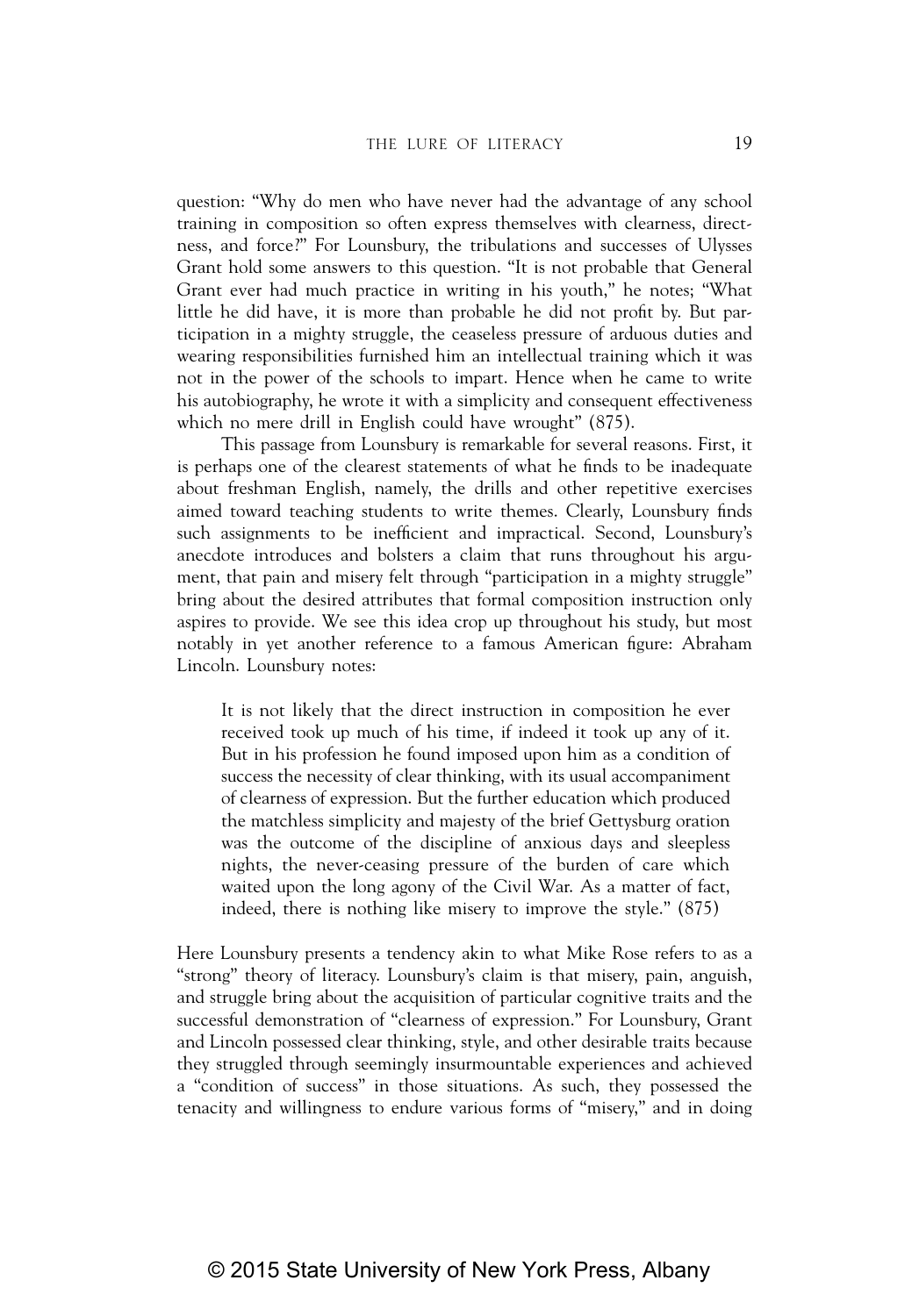so they gained style and clarity of thought and expression. Lounsbury's assertions are reminiscent of how some basic writers are sometimes misunderstood by institutions of learning and composition instructors more specifically. That is, composition students are sometimes seen as lacking the ability to think analytically and clearly about complex philosophical relationships. Because they are unable to demonstrate successfully these traits in academic conventions or other writing assignments, they are sometimes viewed as lazy or similar to cultures lacking literacy. Such understandings misrepresent the cognitive potential and capacities of basic writers as well as non-literate cultures, perpetuating "great divide" conceptions of literacy. The presence of such thinking in this proposal to abolish English is significant because it demonstrates a notable consequence of possessing a "strong" conception of literacy or exaggerated understandings of literacy's powers.

Some might argue that Lounsbury is not talking about literacy at all. Instead, Lounsbury simply wants students to gain experience, endure hard work, and achieve clarity in thought and expression. After all, by invoking abstractions like "clearness of expression," "matchless simplicity," and "style" he is actually (and perhaps unknowingly) discussing tenets of nineteenthcentury Scottish rhetoric.2 Lounsbury, however, is very clear about how he feels about rhetoric specifically, noting, "It has a value of its own; but it has not the kind of value which is often mistakenly claimed for it. For as grammar is nothing but the generalization of the facts of utterance, so rhetoric is nothing but the generalization of the facts of style" (875). On the one hand, the distinction between rhetoric and grammar that Lounsbury draws is clearly a move intended to anticipate rebuttals to his proposal. Given his complaints about freshman English, a reasonable response to Lounsbury would simply propose an alternative to theme-based writing pedagogy, perhaps something grounded specifically in rhetoric (and in many cases this is what happened in universities). On the other hand, when we examine his attacks on rhetoric more closely, we find that literacy and the ostensible consequences of possessing it are very much at play in his diatribe. He writes:

I call to mind a young man who before beginning his Commencement oration went carefully through the whole of Whately's treatise on rhetoric as a preparatory exercise, and was much astounded to discover, after finishing it, that he could write no better than he did before. (875)

Lounsbury's proposal is indicative of an overly simplistic conception of human cognition. This perspective coupled with recurrent distinctions between rhetoric and grammar, oratory and writing, and the importance of pain and pleasure in the process of literacy acquisition demonstrate a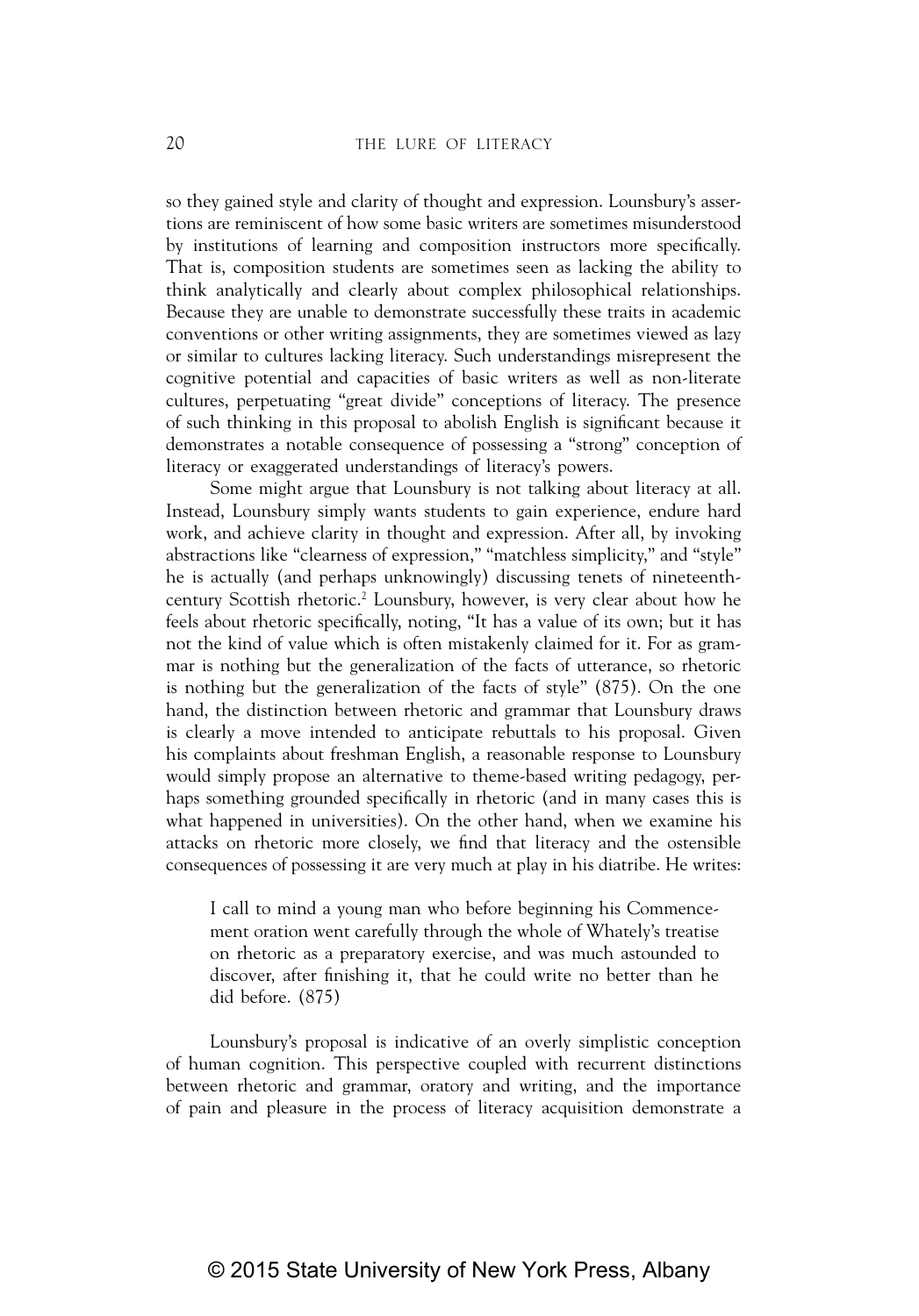quintessential characteristic of being caught in the literacy myth: According to Graff, "The point is that we are in the grips of the 'literacy myth.' We do not know precisely what we mean by literacy or what we expect individuals to achieve from their instruction in and possession of literacy" (*The Literacy Myth* 323). When we examine more closely the ways that Lounsbury articulates the aims and problems of freshman English in 1911, we find inconsistent understandings and definitions of literacy as well as unrealistic consequences of possessing it. When we treat these strong conceptualizations of literacy as evidence used to argue for the abolition of compulsory composition, it becomes clear that Lounsbury does not know precisely what he expects individuals to achieve from composition instruction.

It is easy to dismiss many of Lounsbury's claims, especially since so many of his musings on freshman composition are, on the level of tone, quite cynical and ironic. However, it is precisely Lounsbury's disposition that caught the attention of Thomas Percival Beyer in 1912 when he published his response to Lounsbury in *The Educational Review*. Appearing in the "Discussion" section and titled, "Anent Compulsory Composition in Colleges," Beyer is clearly conflicted about Lounsbury's proposal. On the one hand, he finds it "the most readable essay on a technical and polemic theme that I have seen in a long while" (77). Furthermore, Beyer is "grateful to Professor Lounsbury" for putting the "classic argument against English in the most cogent way possible" (84). Yet, he objects to the central assumptions driving the essay and the position in which those assumptions put teachers of composition. It is important to examine Beyer's response to Lounsbury because even though he takes issue with most of Lounsbury's assertions, the two scholars share much in common when it comes to the assumptions they make about the powers and place of literacy in compulsory composition.

Beyer is suspicious of theme-based pedagogies, agreeing with Lounsbury that drills in compulsory composition fail in their aims of creating literary geniuses—he calls such assignments "illogical and absurd" (84). However, he questions Lounsbury's assumption that colleges of the time "retain freshman composition in the required list because they still see the vision of Utopia populated by a nation of Carlyles, Goethes, and Tolstois" (78). He asserts that he has never "heard of a college that set out to produce a race of literary artists." On the contrary, he knows "of a few, at all events, that are striving to send out men—just men, and perhaps, a leaven of women" (78). Indeed, Beyer's statement points to divergent attitudes about the aims of freshman English as well as opposing understandings of the purposes of universities at this time. However, what he proposes as a solution to the dilemma presented by freshman English is not so different from the ambivalence and assumptions driving Lounsbury's proposal.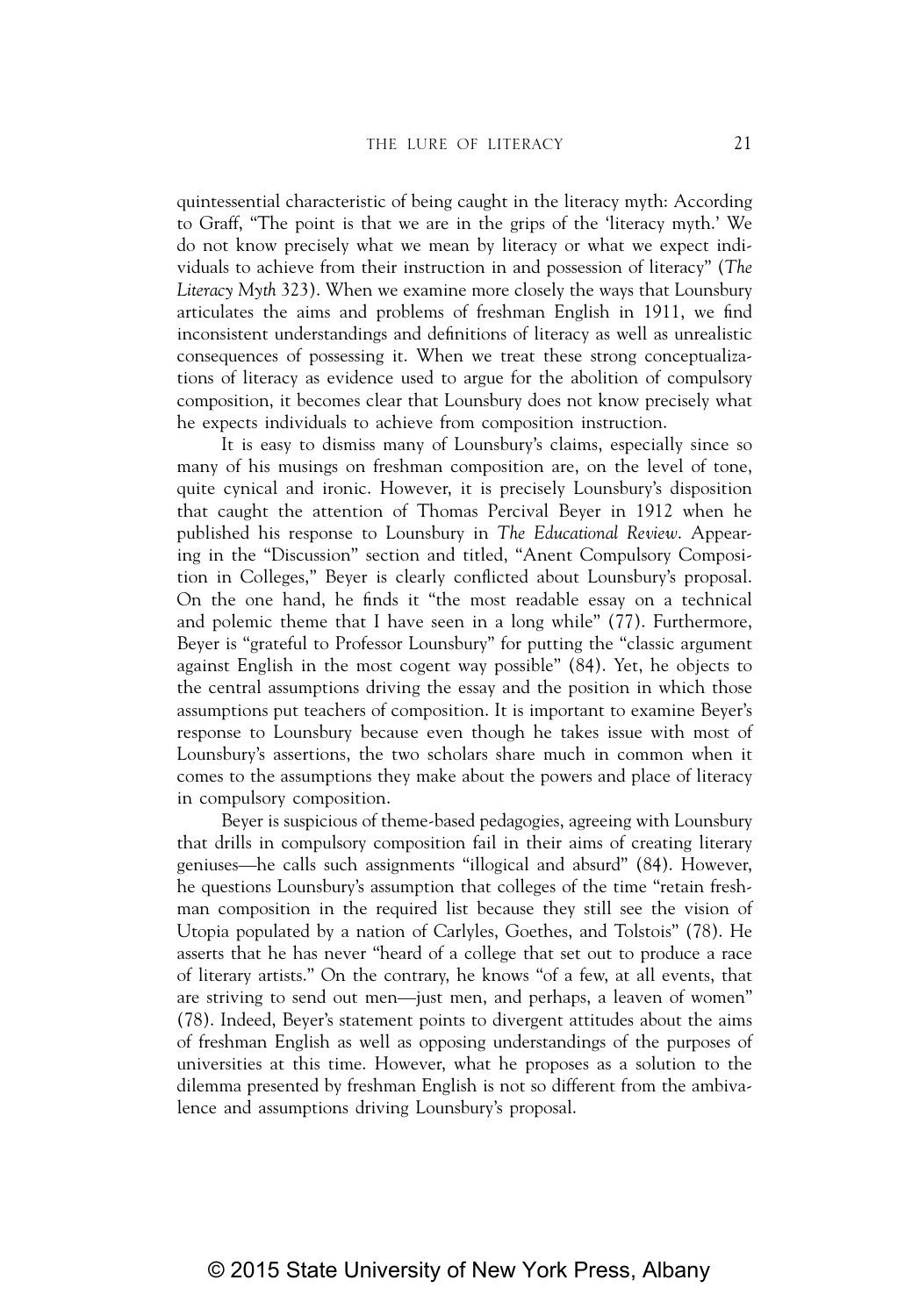In the end, Beyer seems dismayed by Lounsbury's critiques and resents the implications of his article. "Since no honest man could continue to draw a salary for wasteful work," he writes, "the dilemma presents itself that I am either a knave or a fool. I am a fool if I believe in my work; I am a knave if I do not, in which case I think I am a greater fool than ever for not getting out of it" (84). Despite such feelings he concludes that "composition taught in a sensible normal way does not bore the average freshman, and does contribute to the art of living" (84). For Beyer, a "sensible" and "normal" approach to composition instruction is less systematic, opposed to the "state of extreme mental busy-ness" imposed by theme writing.<sup>3</sup>

Start with description. Teach observation a few weeks, hammer home just about three principles: fidelity to nature, selection of detail, and the value of verbs and words denoting action as well as specific instead of generic terms. Then send him out to describe the people on the street-cars, a football scrimmage, a scene in a play, the chatter of blackbirds in the wild rice, or how it feels to swim or row or race, and I defy the dullest teacher in Christendom to prevent a freshman from sitting up and taking notice. Later he can find delight in narrating some of his own thrilling experiences, or constructing a complication about a young man, his duty, and his sweetheart; and, finally, he can even be induced to tell what he thinks about "College spirit" or "Eligibility rules in athletics." (83)

Although this approach, according to Beyer, realizes one aim of freshman English—to teach students "to describe a person, a picture, a view, with a fair degree of accuracy, and even present a coherent reason for the particular faith that may be within him" (83)—this alone is not enough. What college students need "more than anything else" are "Between-Times" (86) the "occasional half-hour of real loafing, and inviting the soul." However, according to Beyer, there are limits to this loafing. If students write nothing, "the soul that he gets glimmerings of will remain a spiritual embryo. It will never be fixed, and he will never gain confidence in it" (86). Thus, in one sense, freshman English and the requisite drills and tasks that constitute the course are the problem: "With a daily theme prodding him, he can never wait for an idea, but writes drivel and grows cynical" (86). But at the same time, freshman English is the solution because without the course students remain intellectually and spiritually undeveloped.

Even though Lounsbury and Beyer are on opposite sides of the abolition debate—Lounsbury opposes the requirement and Beyer seems to desire reforming the teaching of composition—both of their arguments are sustained by an abiding belief in the power of literacy to bring about profound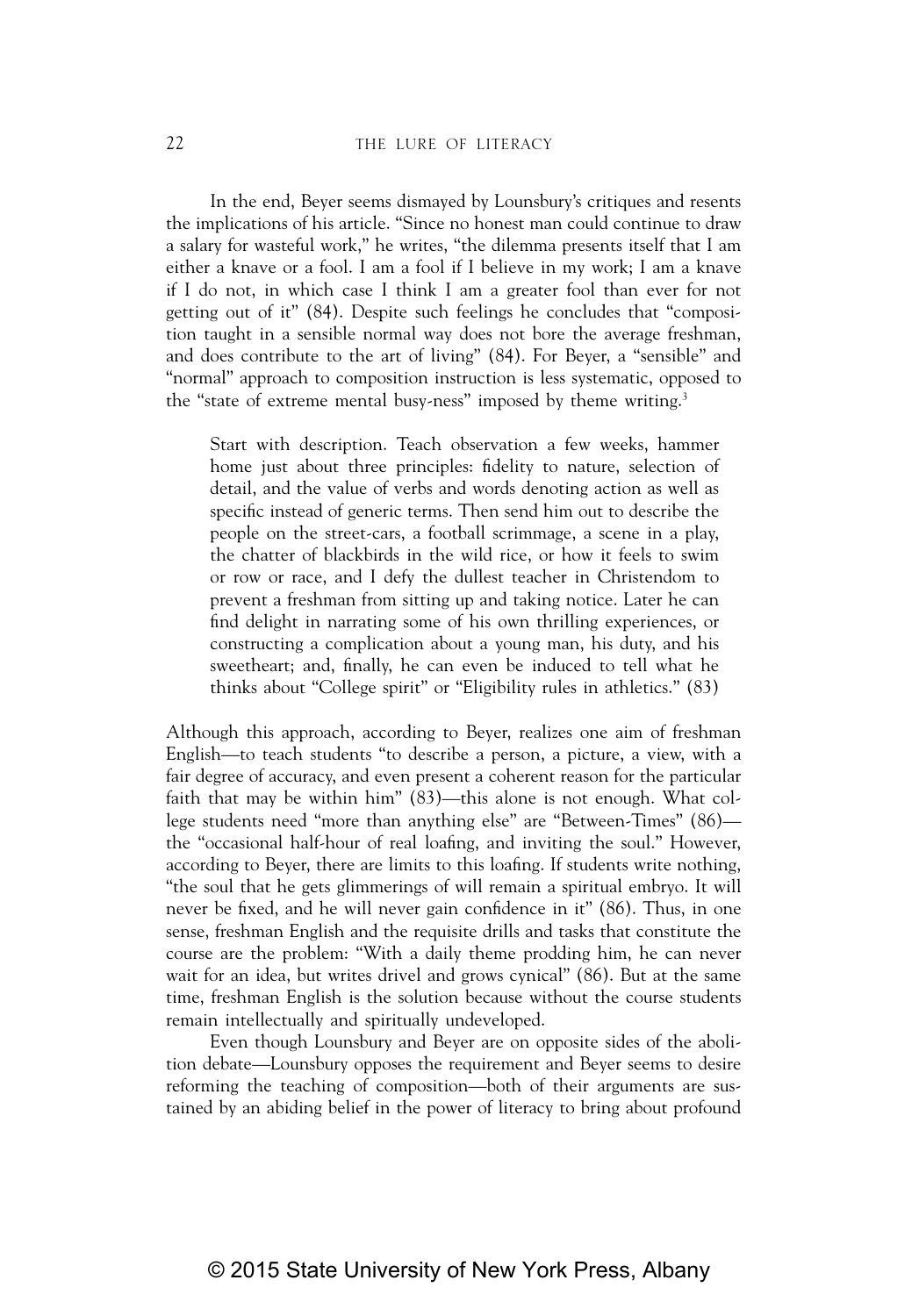cognitive and spiritual transformations. Their exchange highlights the ways in which ambiguous definitions of literacy and exaggerated expectations of possessing it motivate proposals both for and against compulsory composition. Taken together, these essays are an early example of how the debate over compulsory composition involves much more than disagreements over pedagogy or the aptitude of students and instructors. From the perspective of the NLS, we may understand the attitudes about literacy that underline these studies as linked to a tradition of characterizing literacy in a way that exaggerates its powers. This move is based on simplistic assumptions not only of human cognition but also of the role of cognition in the relationship of literacy to teaching, learning, and educational reforms. In addition to demonstrating that myths of literacy are ever-present in the defining positions of the abolition debate, Lounsbury and Beyer are particularly interesting because of how they reflect pressures brought on by the trend toward academic specialization and other educational reforms of their time.

By 1911, the year in which Lounsbury published his essay on freshman English, higher education was entering a time marked by the rise of academic hierarchies, professional associations, unprecedented growth, and other consequences of academic specialization. Although compulsory composition was the focal point of many scholars' antipathy during this time, the impact of academic specialization underscored and complicated attempts to bring about lasting reform and change in the humanities more generally, not simply in the teaching of freshman English. The historical context surrounding Lounsbury's argument must be considered alongside the central arguments of his proposal. In this next section, I sketch a brief history of academic specialization with Lounsbury's proposal in mind. I do this to demonstrate that in the case of calls to abolish compulsory composition, exaggerated expectations of literacy's powers and other myths of literacy overlap with specific institutional pressures and educational reforms from the history of higher education.

## CHARACTERISTICS AND CONSEQUENCES OF ACADEMIC SPECIALIZATION

The abolition debate and the proposals that constitute this conversation are compelling in part because they are often spirited in tone and grandiose in scope. However, twenty years before Lounsbury's study, we find proposals for larger educational reform that dwarf the implications of calls to abolish compulsory freshman English. For example, in 1891, "Pitchfork Ben" Tillman, a gubernatorial candidate locked in a spirited campaign, wanted more than the abolition of the teaching of freshman English (Veysey 15). As part of his plan to get elected, Tillman promised to abolish the entire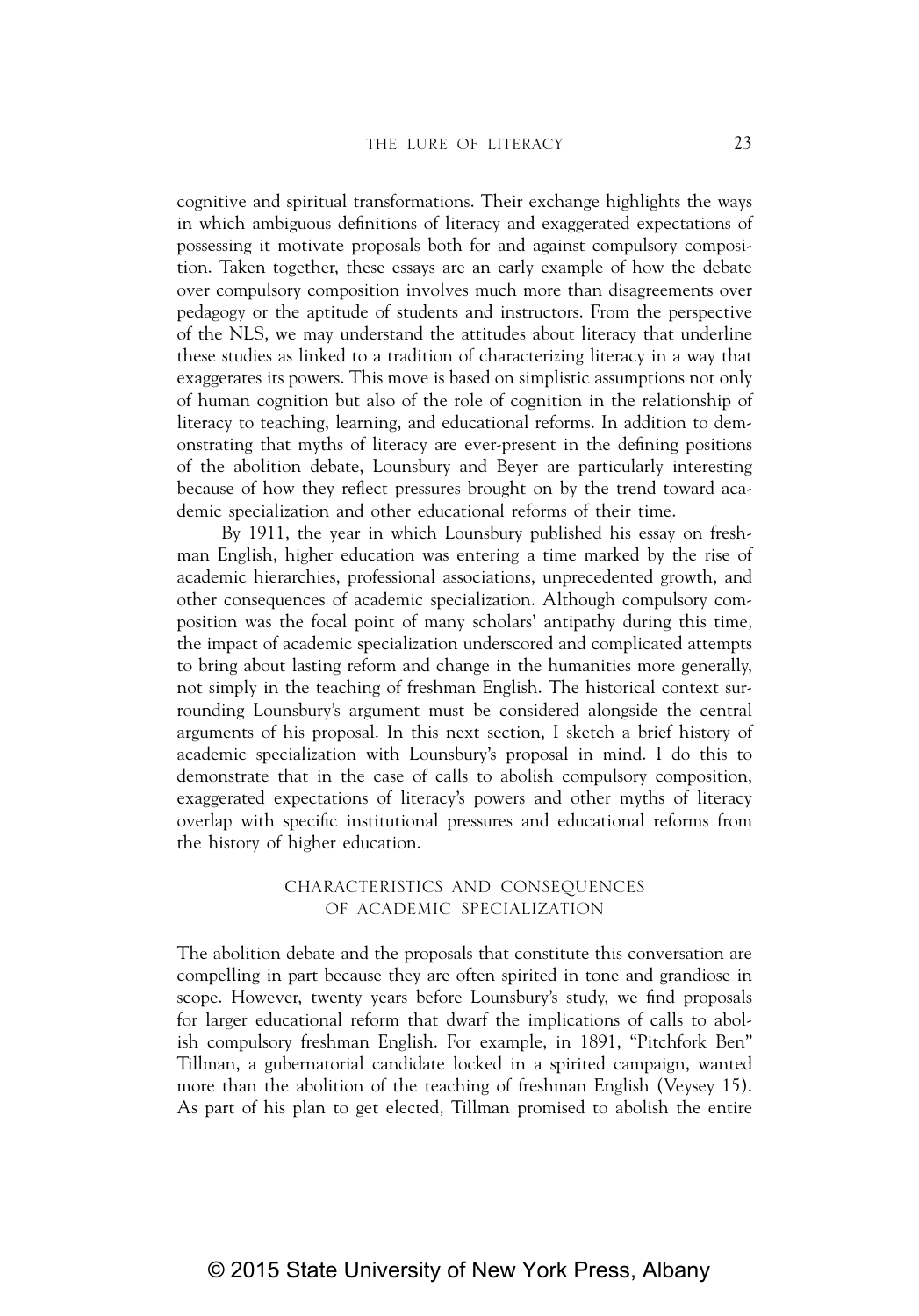University of South Carolina. Of this time, Laurence Veysey notes, "It was in such an unfriendly climate as this that the American university initially had to make its way" (15). What made the climate particularly interesting for composition was something far more complex than the whims of policy makers. John C. Brereton notes in *The Origins of Composition Studies in the American College, 1875*–*1925* that several factors stand out as principal influences on the development of universities at the turn of the century.<sup>4</sup> However, it is the period of academic specialization (1870–1920) that was the most consequential pressure shaping the development of freshman composition as well as the critiques of the course.

The trend toward academic specialization was a series of transinstitutional reforms that led to an increase in the variety of subjects and the dividing of departments into an extensive selection of fields and subdepartments. In *The Emergence of the American University*, Laurence Veysey' observes most strikingly that this period was marked by considerable confusion, variety, and divergent attitudes about the perceived benefits and consequences of specialization.<sup>5</sup> Consequently, "a distinct and 'cultivated elite' of professors, schoolmasters, authors, clergymen, and others remain isolated from mainstream American life" (51–52). We may understand Lounsbury as one of these "cultivated elites" who seems agitated by the way that academic specialization has attenuated the influence of literary approaches in the teaching of composition. Furthermore, that Lounsbury's proposal to abolish compulsory composition appeared in *Harper's Monthly Magazine* rather than one of the many academic journals emerging at this time is significant. I believe that this is evidence of both his resistance to the trend toward academic specialization as well as his need to articulate his frustrations with freshman English to a wider, more mainstream audience. After all, although many of his colleagues (like Beyer) disagreed with aspects of his proposal to abolish compulsory composition, the *Harper's* audience may well have shared something in common with Lounsbury: namely, an abiding belief in the literacy myth.

During the early stages of academic specialization, the direction, purpose, and ostensible function and nature of American higher education was determined by conflicts "first along the lines of competing academic goals, then over questions of academic command" (Veysey viii). As such, when Veysey remarks on the "difficult times" from which the American university emerges, he refers to a period marred by confusion and a diversity of perspectives and experiences. As universities transformed in response to the pressure to become more intellectually segmented, writing instruction became "confined to well-defined courses" (Brereton 9). In Lounsbury's eyes, because freshman English emerges from this period of academic specialization, it was a distinctly "modern" consequence of educational reform. "Work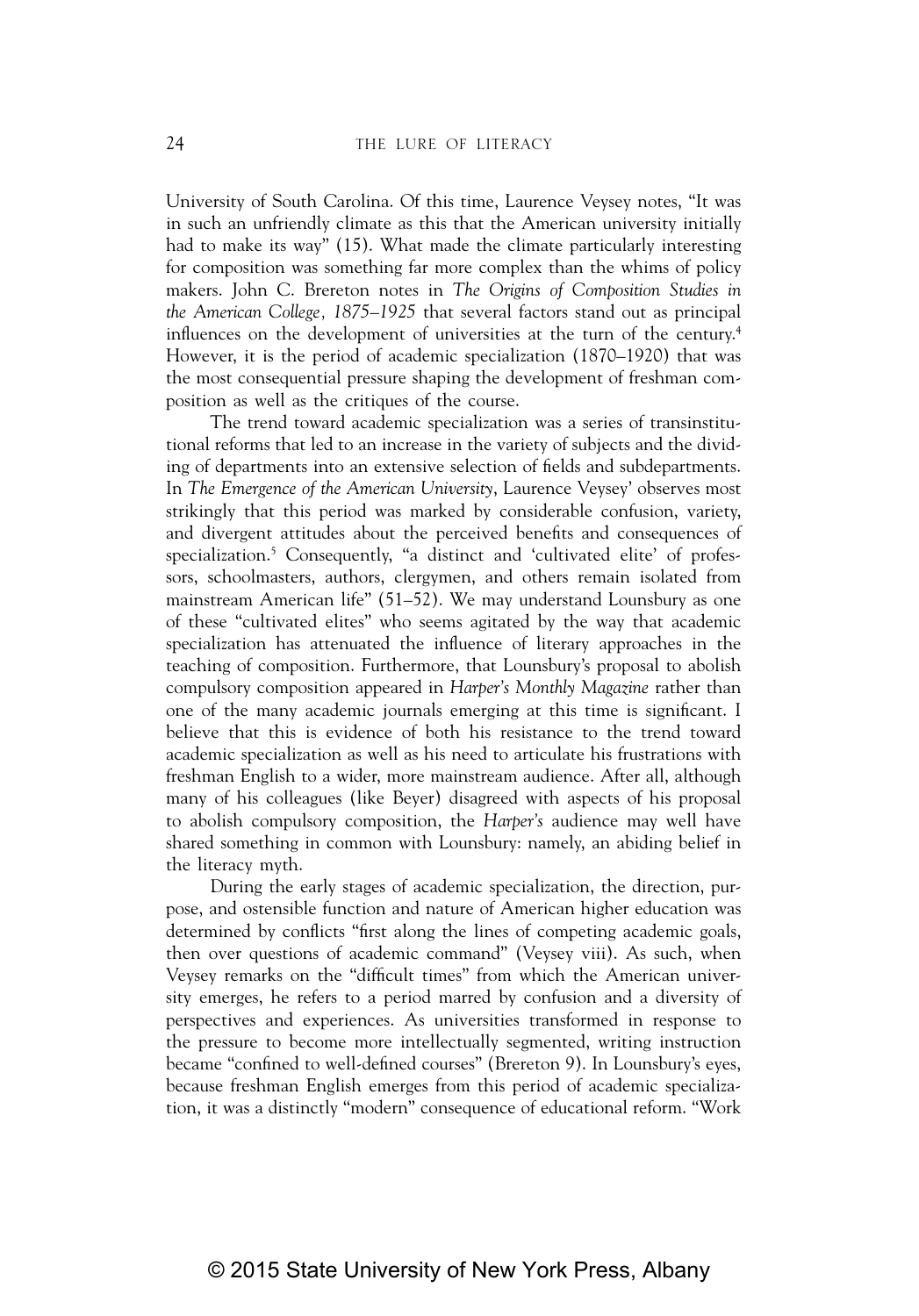of the sort now implied by it," he writes, "was then a novelty in American institutions of learning. The attention at present paid to English language and literature is not only modern, it is late modern. Knowledge of it as a requirement for entrance is even more modern" (866). It is revealing that for Lounsbury modernity becomes a matter of degree when it comes to the requirement of freshman English (it is not just modern but "more modern"). Just as important, however, is the fact that Lounsbury shifts his focus away from criticisms about how English is being taught to whether it should be taught at all. His reference to a time when such work is a "novelty" is clearly an attempt at broadening the scope of his argument to account for a history that he feels is being forgotten. This history is the story of English studies' struggle to gain respect and prestige—to become a discipline in the new university.

Nowhere in its history is the attempt at gaining institutional prestige and respect more clear than in English departments' commitments to the precepts of philology. To put it bluntly, English had a difficult time gaining a respected place in the research university. Several notable histories of English attest to this fact. Arthur Applebee's *Tradition and Reform in the Teaching of English: A History* and Gerald Graff's *Professing Literature*: *An Institutional History* both speak to the challenges that English faced and the ways that philology simultaneously attenuated and magnified the project of gaining disciplinary status. Admittedly, this issue is well-traveled ground, especially in the most cited histories of higher education and English studies.6 However, in the context of this study, exploring the role of philology in the rise of English departments provides a greater stage for my discussion of literacy. By this, I mean, regardless of whether scholars argue for or against compulsory composition, literacy functions as an aim in both approaches. I emphasize the history of philology here because it is a necessary part of exploring how particular theoretical commitments in the history of English have helped to construct literacy as an aim, end, and foundation for the discipline.

#### PURSUING PRESTIGE: PHILOLOGY AND THE RISE OF THE DEPARTMENT OF ENGLISH

In addressing the influence of philology in the formation of English departments, historians have emphasized several aspects of this process. In *Professing Literature*, Gerald Graff sees the rise of philology and the "professionalization" of the discipline of English as inextricably linked. He notes, "the advance guard of professionalization was a German-trained cadre of scholarly 'investigators,' who promoted the idea of scientific research and the philological study of the modern languages" (55). The importance and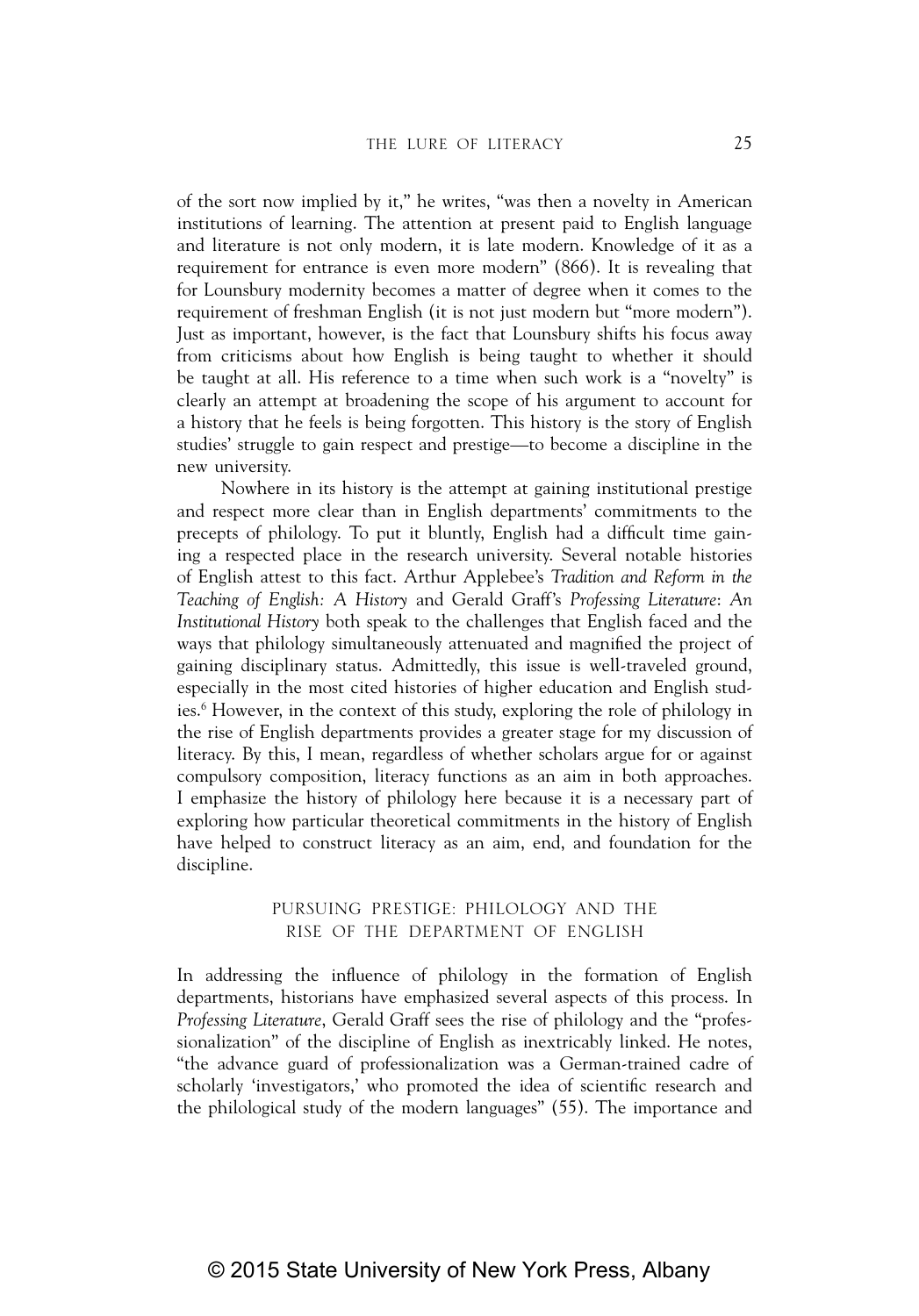rapidity of the move to align the aims of English with scientific research cannot be understated when considering philology's impact on the field. According to Graff, as early as the first meeting of the Modern Language Association, H. C. G. Brandt (a Hamilton College Professor of German) proclaims "our department *is* a science, and . . . its teaching must be carried on accordingly" (qtd. in Graff 68). Motivating Brandt was a concern that if teachers of language failed to understand their departments as science, that "any body" would feel they could teach English (68). "By introducing scientific methods," Brandt asserts, "we shall show before very long that every body cannot [teach English], that the teacher must be as specially and as scientifically trained for his work in our department as well as in any other" (qtd. in Graff 68). Brandt's statements underscore the ways that the scientific underpinnings of philology function to dignify the work of English at this time.

Writing in "Secularization and Sacralization: Speculations on Some Religious Origins of the Secular Humanities Curriculum, 1850–1900," James Turner explains that philology was cultivated in Germany in the eighteenth century and transplanted to the English-speaking world in the early nineteenth. Providing a "powerful paradigm of knowledge well into the second half of the century," philology led to a unique approach to college instruction, "belonging to neither the antebellum classical curriculum nor the twentieth-century liberal arts" (83). What is remarkable about the impact of philology on English instruction, despite arguments to the contrary, is the extent to which this theoretical commitment traversed multiple subdisciplines simultaneously. In "Literary Study and the Modern System of the Disciplines," John Guillory notes that by the 1890s four disciplinary practices—philology, composition, belles lettres, and literary history—exist simultaneously in departments of English (35). And while an overarching influence of the formation of English studies "was driven by the development of a principle of scientificity" owing primarily to precepts of philology, this "arrangement," as Guillory notes, "did not prevail in the long term" (35).

Ultimately, because philology failed to figure inquiry into literature on scientific grounds, it paradoxically "weakened its claim to scientificity" (36). Moreover, philology's predicament was compounded by the conditions and consequences of academic specialization, resulting in a more limited "definition of philology as a study of language" (Applebee 26). This narrowed scope and understanding of its aims coupled with increasingly "lofty goals" and "pedantic textual criticism" led, in part, to the somewhat negative image that it possesses today (26). In many ways, the failure of philology holds the most pressing implications for this study. Gerald Graff reminds us that philology "proved a dismal failure only in relation to expectations that few of its early proponents were attempting to meet" (68). What survived of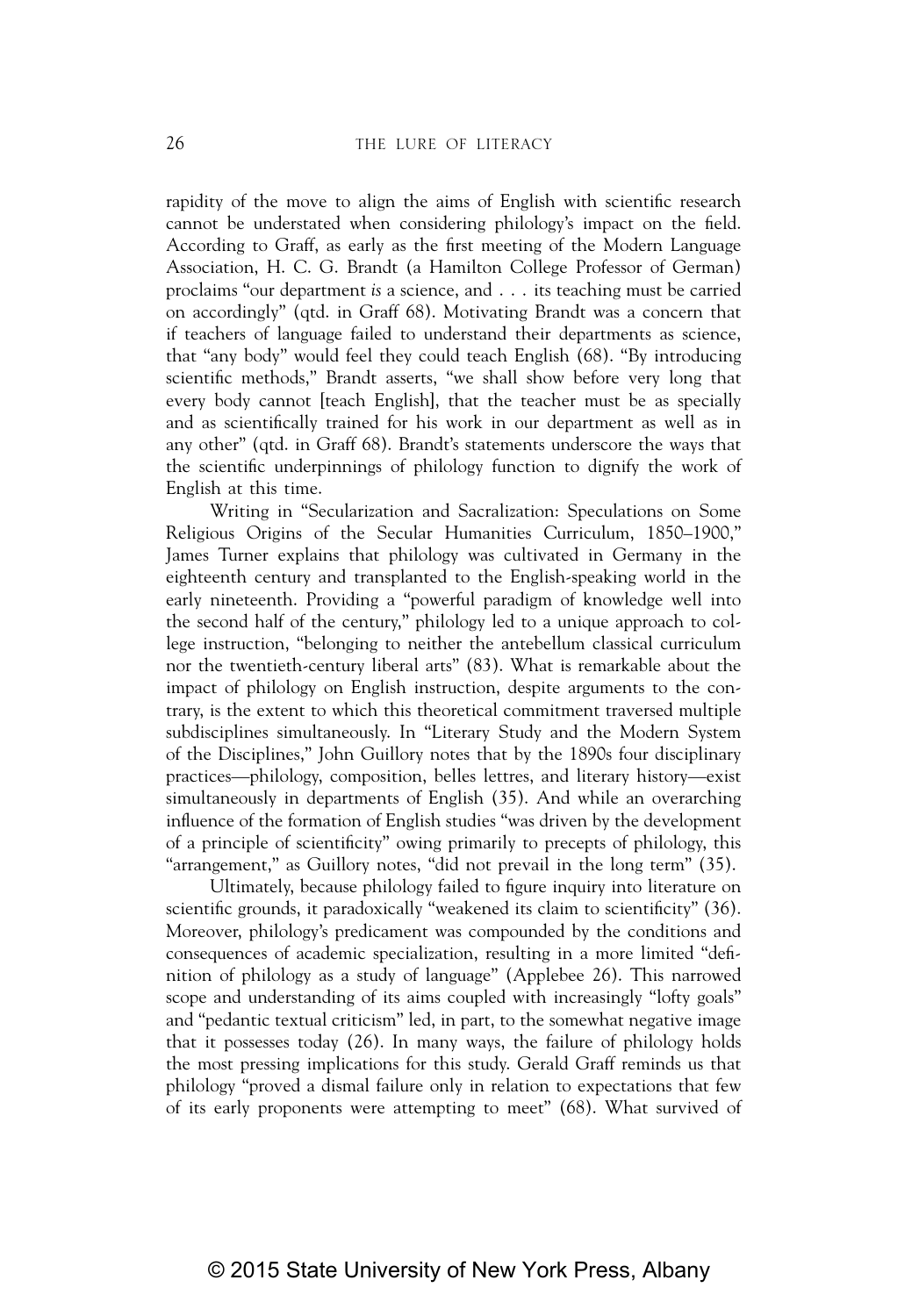philology was a "larger cultural vision," a way of thinking about language and the university that aspired to reconcile seemingly incompatible directions for teaching and research within English departments. It met a desire, a "nostalgia for the past, especially the European past and the Middle Ages," but it also satisfied a need for "facts, for accuracy, for the imitation of the 'scientific method' which had acquired overwhelming prestige" (Wellek qtd. in Graff 68). Whereas the rise of philology is evidence of the distinct ways in which departments like English undergo a process of intellectual segmentation during this period, it is important to remember—as Veysey discusses—that behind the conflict of philology's humanistic and positivistic impulses, a process of bureaucratization and standardization also accompanies academic specialization. This aspect of specialization is also inextricably linked with the fiscal health and unprecedented growth of universities at the turn of the twentieth century.

By 1911, consequences of academic specialization were becoming impossible for professors like Lounsbury to ignore, especially with respect to the number of students attending university (and his own composition class) as well as the amount of money flowing through his institution. In the *Organization of Knowledge in Modern America, 1860–1920*, Alexandra Oleson and John Voss report that in 1899 the thirty-four largest gifts pledged to public causes totaled \$80 million; of that amount, more than \$55 million was given to institutions of higher learning, more than \$5 million to libraries, and almost \$3 million to museums (xi). Meanwhile, according to the authors, the number of undergraduates in American universities increased from 52,300 in 1870 to 156,800 in 1890; 237,600 in 1900; and 597,900 in 1920 (xii). The type of university (in the nature of its work and in its students' demographics) that Lounsbury inhabited in 1911 was almost unrecognizable in comparison to the university where he began teaching 25 years before he made his proposal to abolish compulsory composition. Certainly, the changes he witnessed in universities influenced his decision to call for the abolition of compulsory composition. However, Lounsbury's article is highly ambivalent and conflicted about whether abolishing compulsory composition addresses the problem of providing adequate writing instruction for growing numbers of students. This ambivalence may be symptomatic of the fact that support for the trend toward specialization was waning in the 1910s and 1920s. In fact, in *The Making of the Modern University: Intellectual Transformation and The Marginalization of Morality*, Julie A. Reuben asserts that although surveys of college and university presidents in 1901 characterize the elective system as a "fixture" in colleges, by 1920 the trend seemed to reverse (231). Searching for ways to articulate the relevance of their work and to establish some sense of coherence and continuity in curriculums, some professors and administrators in the early 1920s became highly